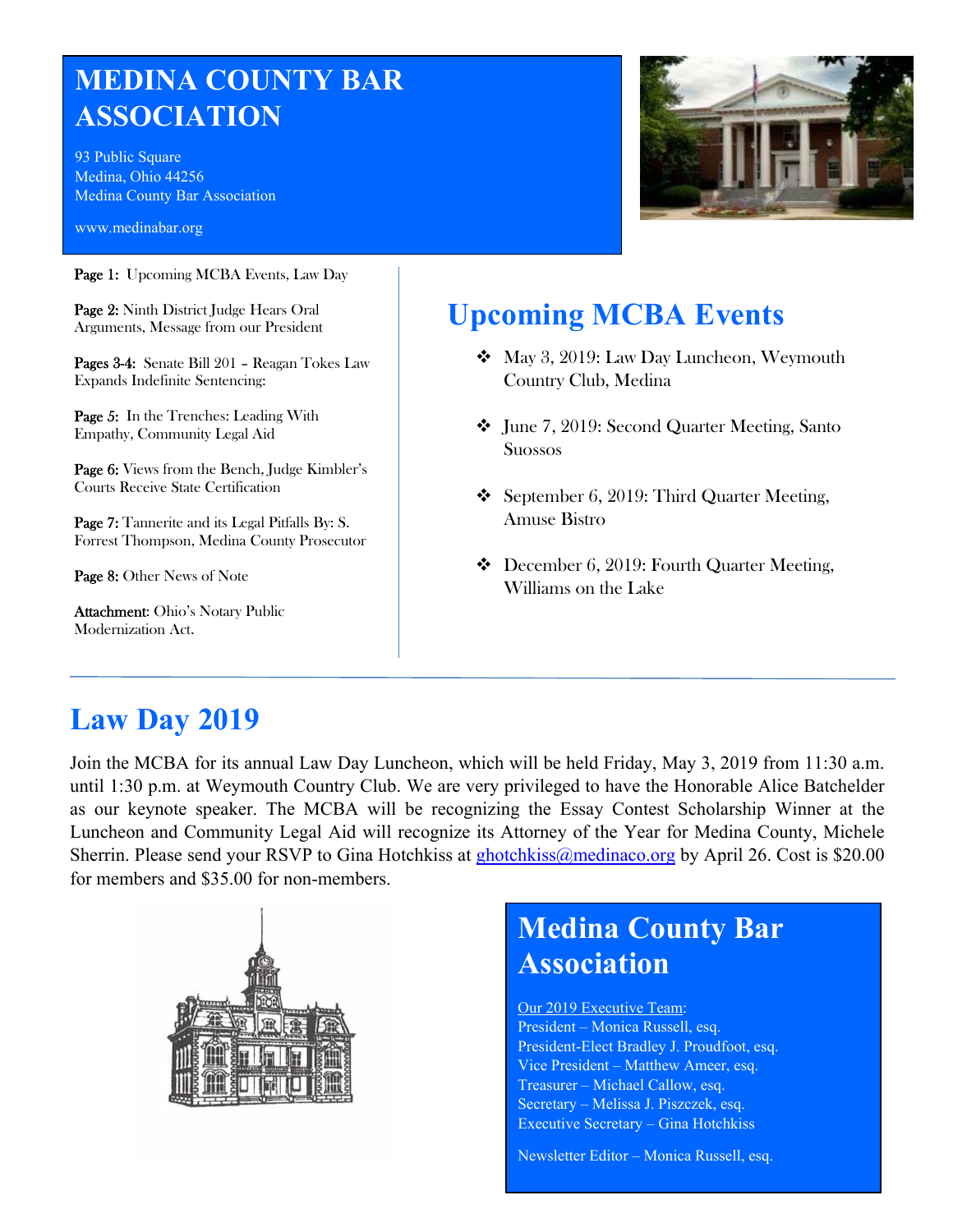**Ninth District Judge Hears Oral Arguments** 

By Anne Yeager | March 27, 2019



Ninth District Court of Appeals Judge Thomas A. Teodosio served as a visiting judge on the Ohio Supreme Court on March 27, 2019 and heard oral arguments in a case involving whether a conviction on assault charge can be appealed while a rape charge is pending. Judge Teodosio replaced Justice Patrick F. Fischer, who recused himself from *State of Ohio v. Steven Allen Craig*, Case no. 2018-0146.

According to the Ohio Constitution, in the event of a recusal by a justice, the chief justice or acting chief justice can select any of the 69 sitting Ohio appellate court judges to sit temporarily on the Supreme Court.

This is the first time Judge Teodosio has sat during oral arguments. "It's such an honor serving with the other justices," Judge Teodosio said. "In your career, there are certain pinnacles and this is definitely the pinnacle of my judicial legal career."

Judge Teodosio has sat on the Ninth District since 2017. He was also a Summit County Common Pleas judge from 2006 to 2017. He also served as a member of the Summit County Council. He received his bachelor's and law degree from the University of Akron.

The Ninth District Court of Appeals serves four counties in northern Ohio and the Fourth District Court of Appeals serves 14 counties in southern Ohio. Both districts hear cases from county, municipal and common pleas courts as well as original actions in habeas corpus, mandamus, prohibition, procedendo and quo warranto.

*Article appeared on the Ohio Supreme Court Website at:* 

http://www.courtnewsohio.gov/bench/2019/VJTeod osio\_032719.asp#.XKQHU1VKipo

# **Message from our President**

Greetings Colleagues,

Thank you to our members who attended MCBA's First Quarter Meeting. We had a lively discussion with Medina County Commissioner (and MCBA member) William Hutson regarding the "Concept Site Plan" for a proposed new courthouse. The Executive Committee would like to solicit comments from our members regarding the plan (which was emailed to the membership on March 21. Please let us know (1) What do you view as the current problems/challenges relating to the physical layout of the Common Pleas and Municipal courthouses? (2) What types of physical spaces/layouts would you like to see in the new courthouse? And (3) What are your other thoughts/concerns/suggestions?

As you may know, the Ninth District Court of Appeals recently moved. In their new building, they have conference rooms for each county in the district. We have been asked whether or not the MCBA will donate pictures for the Medina County conference room. On behalf of the Executive Committee**, I would like to invite members of the MCBA to submit their favorite photos of Medina County to our Executive Secretary Gina Hotchkiss at ghotchkiss@medinaco.org.** The Executive Committee will then select the best photos and have the same framed for display in the conference room. There is no monetary prize for having the best photo, but you will have bragging rights for so long as your picture is displayed.

I look forward to working with our Executive Committee in 2019 to schedule more full-day affordable CLE programs for our members. If you are interested in being a speaker at a CLE, please let us know.

I am honored to serve the MCBA as President this year. If you have any suggestions for events for the MCBA or ways to better serve our membership, please let me know.

Sincerely,

*Monica Russell*  2019 MCBA President Attorney at Critchfield, Critchfield & Johnston, Ltd.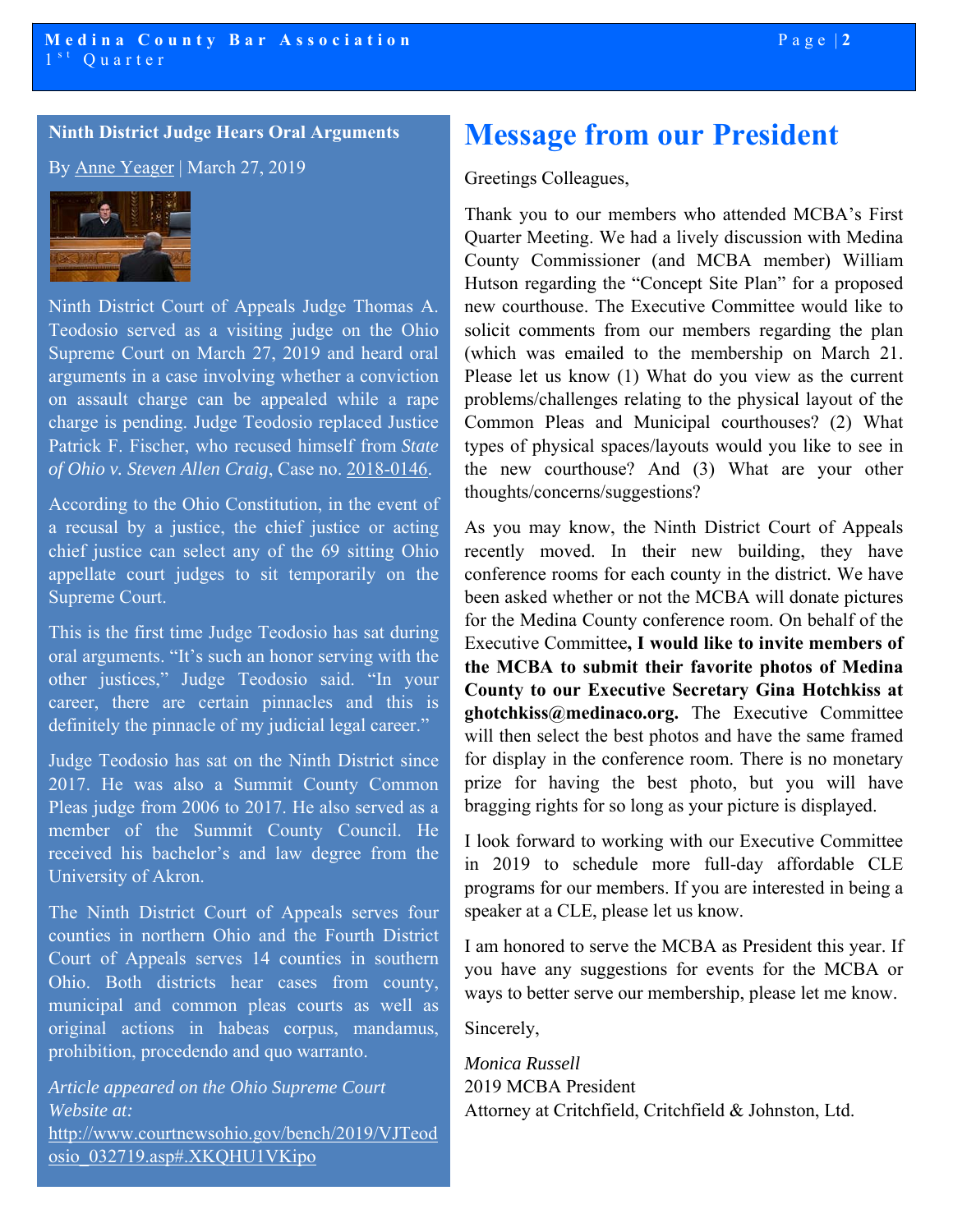# **Senate Bill 201 – Reagan Tokes Law Expands Indefinite Sentencing By: Vince Vigluicci, Assistant Prosecuting Attorney, Medina County Prosecutor's Office**

Attorneys practicing criminal law should be aware of Senate Bill 201, also known as the Reagan Tokes Law. This new law went into effect on March 22, 2019 and made some changes to Ohio's felony sentencing laws. Most notably, Senate Bill 201 provides for indefinite prison terms for offenders sentenced to prison for a first or second degree felony committed on or after its effective date. Senate Bill 201 is not retroactive and applies only to crimes committed on or after March 22, 2019.

imposed. Senate Bill 201 does not change the statutory ranges of 3-11 years in prison for a first degree felony<br>and 2-8 years in prison for a second degree felony. Senate Bill 201 does not change existing law with respect to the sentencing court's determination of whether it will impose a discretionary prison term or whether it is required to impose a prison term. The law provides for an indefinite prison term consisting of a minimum term selected by the sentencing judge from the range of authorized terms, and a corresponding maximum term set by statute that is based on the minimum term and 2-8 years in prison for a second degree felony.

The big change to note is the following. For an offender sentenced to prison for a first or second degree felony, the maximum prison term under the new law is equal to the minimum term imposed on the offender (one of the prison terms from the statutory ranges above) plus 50% of that term. More specifically, the range is the longest minimum term imposed plus 50% of the longest minimum term for the most serious felony. For example, an offender sentenced to ten (10) years in prison on one first degree felony count would have a minimum prison term of ten (10) years and a potential maximum prison term of fifteen (15) years. This also means that, for example, in the unlikely scenario that a defendant was sentenced to eight (8) years in prison for a second-degree felony and at the same time sentenced to six (6) years in prison for a first-degree felony, the indefinite term would be three (3) years (50% of the six years for the first-degree felony), for a range of 8- 11 years in prison.

When an offender is sentenced to an indefinite prison term under the new law, there is a presumption that the offender will be released when the offender has served his or her minimum prison term. However, the Ohio Department of Rehabilitation and Corrections (DRC) may rebut that presumption if it determines, at a hearing, that one or more of three conditions apply. The first condition that may rebut the presumption of release is that, regardless of the offender's security level, both of the following apply: (1) during the offender's incarceration, the offender committed institutional rule infractions that involved compromising a prison's security, compromising the safety of a prison's staff or inmates, or physical harm or the threat of physical harm to a prison's staff or inmates, or committed a violation of law that was not prosecuted, and the infractions or violations demonstrate that the offender has not been rehabilitated, and (2) the offender's behavior while incarcerated, including, but not limited to, the infractions and violations specified in clause (1), demonstrate that the offender continues to pose a threat to society.

The second condition that may rebut the presumption of release is that, regardless of the security level in which the offender is classified at the time of the hearing, the DRC placed the offender in extended restrictive housing at any time within the year preceding the date of the hearing. The third condition that may rebut the presumption of release is that, at the time of the hearing, the offender is classified by the DRC as a security level three, four, or five, or at a higher security level. If the DRC rebuts the presumption of release, it may maintain the offender's incarceration after the expiration of the offender's minimum prison term.

*Continued on Page 4*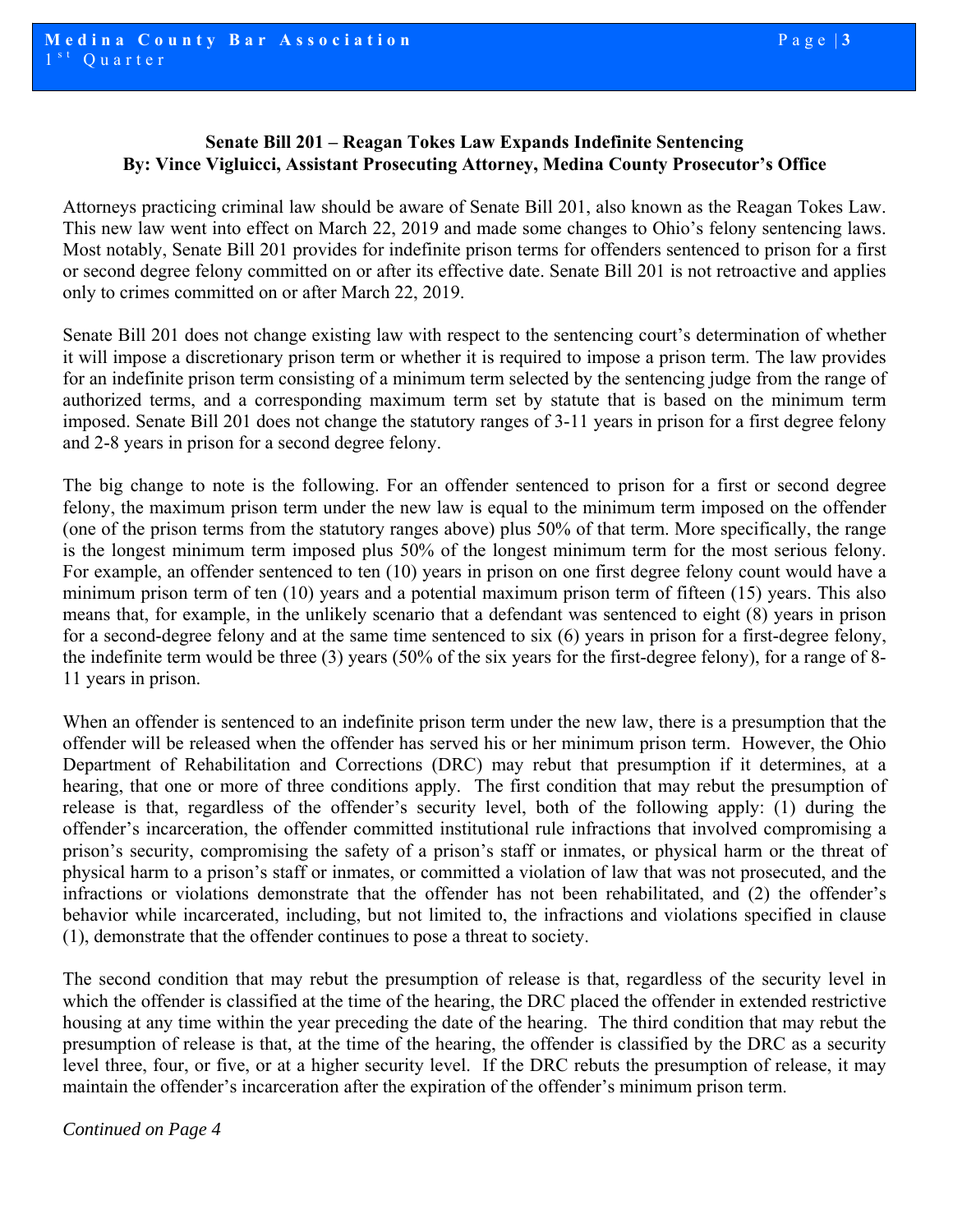#### *Senate Bill 201 – Continued from Page 3*

On the other end of the spectrum, Senate Bill 201 also provides for earned reduction of an offender's minimum prison term. The DRC's Director may notify the sentencing court in writing that the Director recommends the court grant the offender a reduction in the offender's minimum prison term based upon the offender's exceptional conduct while incarcerated or the offender's adjustment to incarceration. There is a rebuttable presumption that the sentencing court should grant a recommended reduction. That presumption may be rebutted by any of the same three "conditions" listed above. The recommended reduction may be for between 5% and 15% of the offender's minimum term, to be determined by rules adopted by the DRC. Upon receipt of a notice of recommended reduction from the Director, the sentencing court is required to schedule a hearing to consider whether to grant the reduction. The earned reduction provisions described above do not apply to an offender serving an indefinite prison term for a "sexually oriented offense" as defined in Ohio Revised Code § 2950.01(A).

Senate Bill 201 also includes notifications that courts must provide an offender at a felony sentencing in which an indefinite prison term is imposed under the new law. Under R.C. 2929.19(B)(2)(c), the offender must be notified at sentencing of the following:

- (1) The rebuttable presumption of release;
- (2) The authority for DRC to rebut the presumption and maintain the offender's incarceration in certain circumstances;
- (3) The procedures and criteria for DRC to rebut the presumption and maintain the offender's incarceration and the fact that it may do so more than one time; and
- (4) The required release of the offender on the expiration of the maximum term if the offender has not been released prior to the expiration of that term.

Under Senate Bill 201, the existing provisions governing post-release control (PRC) for an offender released from prison after serving a definite prison term also will apply to an offender released after serving an indefinite prison term imposed under the new law. In short, indefinite prison terms imposed under the new law for a first or second degree felony will still include a mandatory period of PRC after the offender's release from prison. The duration of the period of PRC is the same as in the previously existing law – five (5) years for a first degree felony or a felony sex offense and three (3) years for a second degree felony that is not a felony sex offense*.* 

*(Disclaimer: This article expresses the author's personal evaluation of the subject matter and it is not to be construed as a formal opinion of the Medina County Prosecutor's Office.)* 



# **Did you know?**

**On December 19, 2018, Ohio enacted the Notary Public Modernization Act which significantly changes the laws pertaining to notaries and provides for remote online notarization. See attached article for more information.**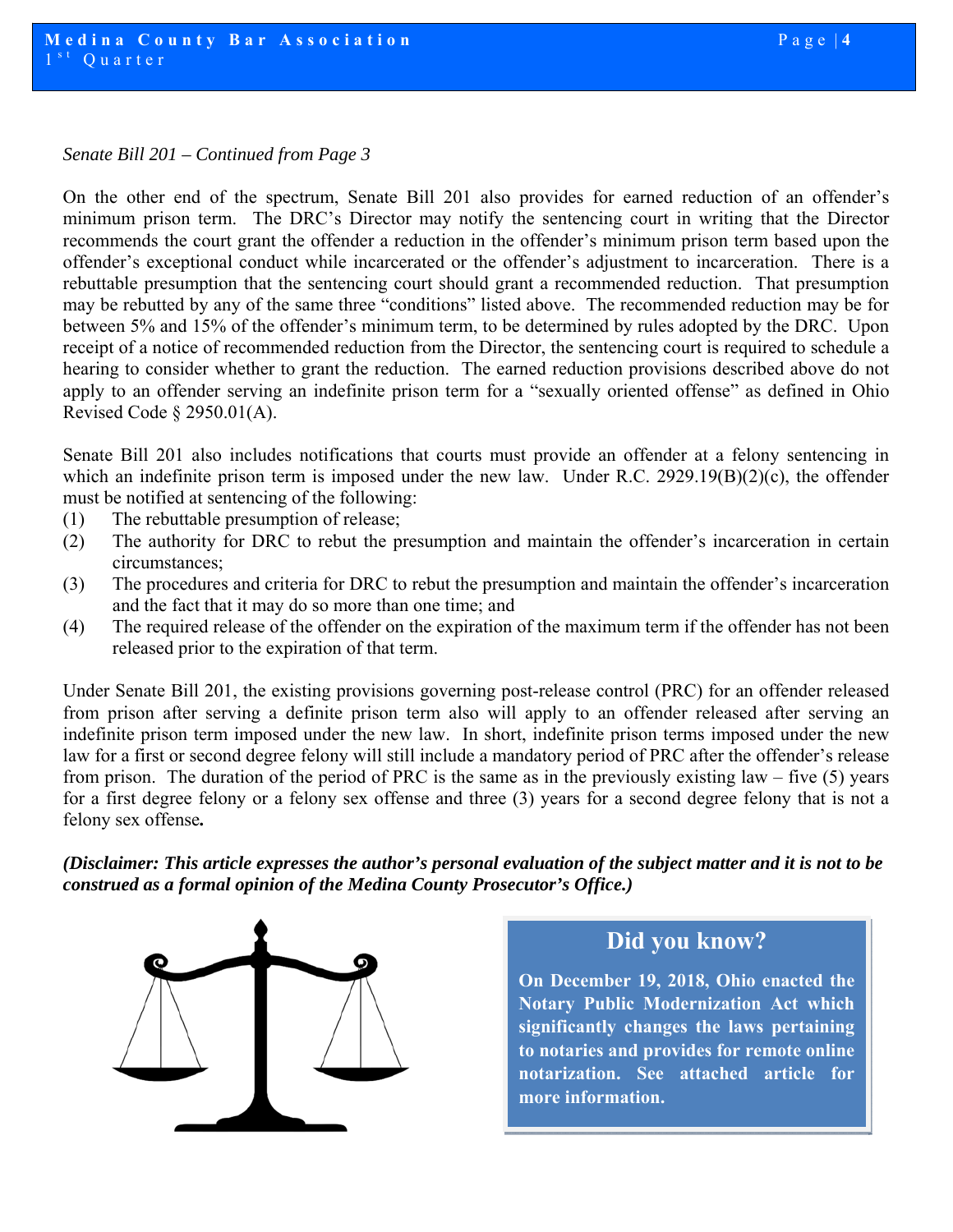# **In the trenches: Leading with empathy, By Steven McGarrity, Esq. Executive Director, Community Legal Aid**

Last month, I had this crazy idea. It all started last year, when a strategic planning consultant we worked with told me that our organizational structure was borderline dysfunctional. (I'm paraphrasing. He didn't use those words. But I can read between the lines.)

See, nonprofits tend to grow organically. They develop out of some critical gap or need in society, and they branch off as funding expands. Then, inevitably, funding constricts, then expands again - each time creating structural cracks that could rival our roads after a long Ohio winter.

Our organization is no different. We are the product of multiple mergers and years of piecemeal restructuring, because when you're serving people with boots on the ground, who has time to think about effectiveness, anyway? So our consultant wasn't wrong. And he wasn't telling me anything I didn't already know. But what I *didn't* know was how to fix it.

So last month, while scheduling a meeting with staff members to discuss this very issue, it dawned on me: how was I, years removed from handling cases or screening client calls, supposed to determine the best way for us to structure those activities? (Hint: I couldn't.) I didn't have perspective. I didn't understand the complexities each of our team members dealt with on a daily basis. I couldn't relate to what they did for 8 or 9 hours every day. That's when I decided I was going to spend the next month "in the trenches."

I took a dive into the front-line services our team provides the community: I spent a day taking calls on our HelpLine and screening clients; I stood in front of a crowded room of addicts in various stages of recovery and answered their legal questions; I sat with veterans at an outreach center and helped them fill out their legal paperwork; I spent a Saturday alongside our volunteers, offering free legal advice to anyone who walked in the door; I accompanied staff members on house calls to clients; and I listened in on calls our attorneys made to clients waiting on a triage list for domestic violence help. It was a crash-course in all things Legal Aid - and I mean that literally. More than once, I had to call on my team members to bail me out on any number of activities.

I learned a lot. But my biggest take-away was this: Nothing that we do means anything without empathy. It's in the voice of our intake paralegal as she gently tells a caller we aren't able to assist them. It's in the humble step our staff make by removing their shoes upon entering a client's home. It's in the detailed instructions and reassurance our family law attorney gives to a domestic violence victim over the phone just hours before going to court to face their abuser in order to get a protection order against them. It's in the eye contact and diligent attention a volunteer attorney gives to a complete stranger who needs help getting utilities turned back on.

Empathy is pervasive in all we do as an organization, because without empathy, you can't really help someone. How can you provide legal advice or hope to make an impact in someone's life if you aren't willing to put yourself in their situation and see the world from their eyes?

We're just now starting to talk about what structural changes we need to make to be an effective organization. I'm not sure what it's all going to look like in the end, but I do know this: it will be intentional, it will be what our staff needs to feel like they can do their jobs, and it will be designed from a place of empathy - for our clients and for each other.

 Steven McGarrity, Esq. Executive Director, Community Legal Aid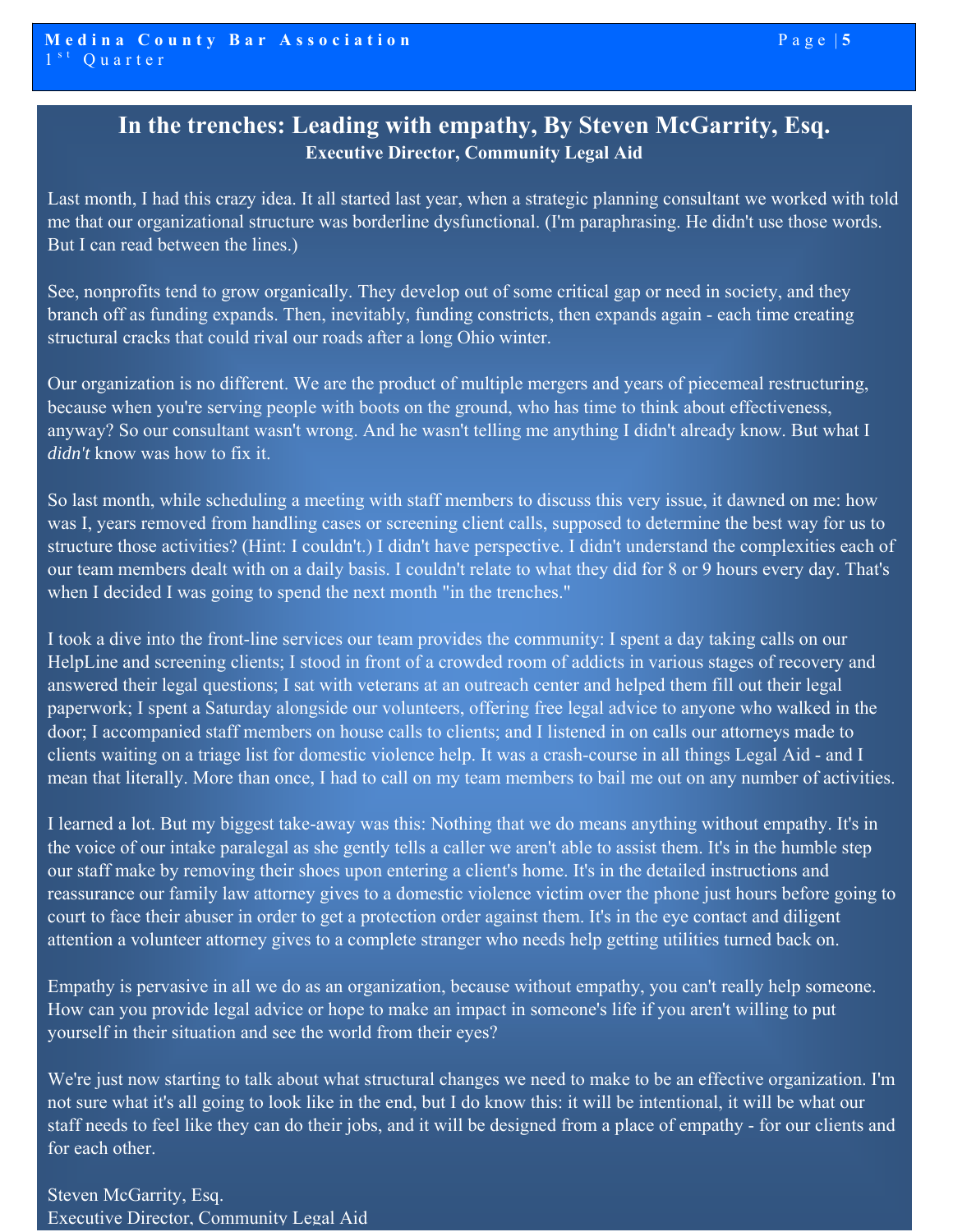

# **VIEWS FROM THE BENCH**



# **Judge Kimbler's Courts Receive State Certification**

The Mental Health Court and the Drug Court of Judge Joyce V. Kimbler have again earned final certification from the Ohio Supreme Court's Commission on Specialized Dockets. First certified under Judge James L. Kimbler on November 14, 2014, these dockets had to be recertified on November 23, 2015 when the dockets were assumed by Judge Joyce V. Kimbler. Specialty dockets are certified for a period of 3 years when they must again under go evaluation and recertification. The current certification is effective March 21, 2019 through December 31, 2021.

In order to receive the re-certification, the court had to submit an application, undergo a site visit, and provide specific program materials in response to certification standards that went in to effect in January 2014. Since 2014 the standards have been continuously updated to comply with the known best practices in the treatment of addiction and mental health.

Ohio Supreme Court Chief Justice Maureen O'Connor congratulated the Medina County Common Pleas General Division Drug Court and Medina County Common Pleas General Division Mental Health Court and Judge Kimbler for receiving final certification.

"Specialized dockets divert offenders toward criminal justice initiatives that employ tools and tailored services to treat and rehabilitate the offender so they can become productive members of society," said Ohio Supreme Court Chief Justice Maureen O'Connor. "Studies have shown this approach works by reducing recidivism while saving tax dollars."

Specialized dockets are courts that are dedicated to specific types of offenses or offenders and use a combination of different techniques for holding offenders accountable while also addressing the underlying causes of their behavior. There are more than 210 specialized dockets in Ohio courts that deal with issues such as:

- Drugs and Alcohol
- Mental Health
- Domestic Violence
- Human Trafficking

The standards provide a minimum level of uniform practices for specialized dockets throughout Ohio, and allow local courts to innovate and tailor to meet their community's needs and resources.

Specialized dockets are problem solving dockets which change the way a judge thinks about the defendant appearing before her. In addition to punishing the defendant and protecting the public, the court begins to look for ways to rehabilitate the defendant and solve the problems underlying the behavior. The core of both specialized dockets is the use of an integrated team approach to problem solving. To that end, the treatment teams may consist of the Judge, members of the Probation Department, a representative of the Prosecutor's Office, a defense attorney, licensed clinical professionals, and treatment providers. Specialty courts are established to assist offenders on their road to recovery by providing services and programming to address their specific needs. This may include:

Inpatient treatment; intensive outpatient treatment; individual treatment; gender specific programming; and, family therapy, as well as assistance in obtaining education, training, employment, transportation, anger management, housing, parenting classes, domestic violence classes, and physical, dental and mental health treatment. A participant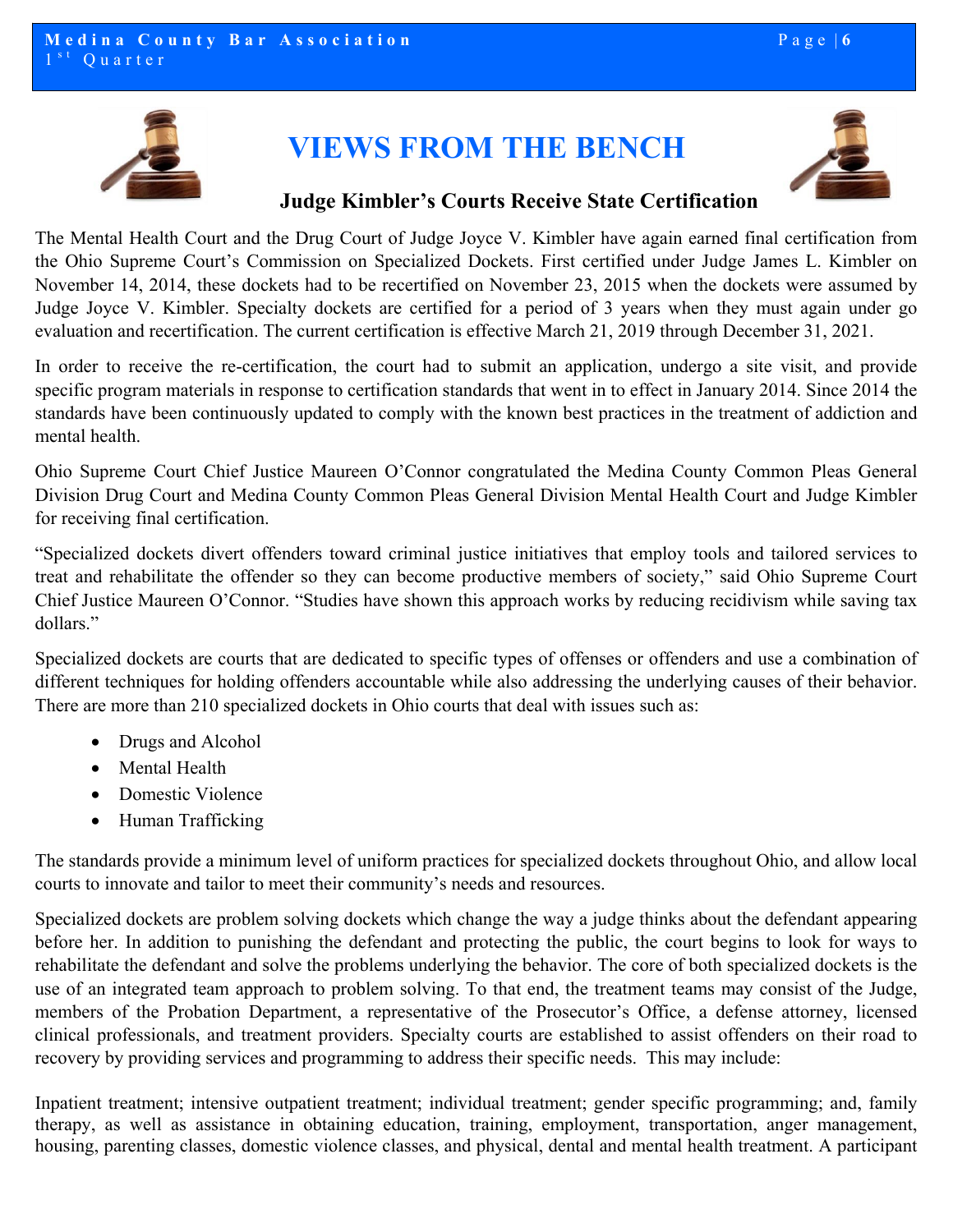- Diverting non-violent offenders out of the traditional criminal justice track
- Reducing the length of confinement for offenders with serious mental illness
- Improving the mental health and well-being of the participants
- Increasing access to treatment services
- Creating effective working relationships between the treatment and criminal justice systems
- Improving public safety by reducing recidivism
- Relieving jail and prison overcrowding

The Commission on Specialized Dockets has 22 members who advise the Supreme Court and its staff regarding the promotion of statewide rules and uniform standards concerning specialized dockets in Ohio courts; the development and delivery of specialized docket services to Ohio courts; and the creation of training programs for judges and court personnel. The commission makes all decisions regarding final certification.

# TANNERITE and its LEGAL PITFALLS

By: S. Forrest Thompson, Medina County Prosecutor

Many otherwise law abiding citizens run the risk of violating the law without knowing they are doing so. That is why I wanted to publish this article dealing with a product sold under the name "TANNERITE".

Tannerite is actually granulated ammonium nitrate and aluminum powder which when combined, creates a product defined as a **SAN** (Sensitized Ammonium Nitrate). This SAN is "shock sensitive" to small caliber firearm rounds and explodes when impacted. This product is sold in gun stores and other retail outlets and is commonly purchased and used by recreational shooters. Here is the problem. *While this product is legally sold in Ohio, the law prohibits mixing and or use of the product.*  $1$ 

The confusion comes about because, while you are legally permitted to purchase Tannerite, possessing Tannerite after it is mixed is a felony. ORC 2923.17(A) states no person shall "knowingly acquire, have, carry, or use a dangerous ordnance. Tannerite is sold containing two components which the instructions tell you to mix. However, since once the product is mixed it becomes a *dangerous ordnance*, possessing tannerite *after* being mixed is a felony of the 5<sup>th</sup> degree.

*More importantly, the act of mixing the two components of Tannerite is defined as manufacturing a SAN and doing so is a violation of ORC 2923.11 (K) (3), a FELONY OF THE 2ND DEGREE.* 

Consequently, an uninformed and otherwise law abiding citizen could find themselves facing serious criminal charges for which prison time is anticipated by law.

Clearly, aside from the obvious risk to health and safety created by tannerite, using it, mixing it and/or possessing after it is mixed has serious legal consequences and should be avoided.

<sup>&</sup>lt;sup>1</sup> Ohio State Fire Marshal- Explosive Target Guidance (6-28-2013)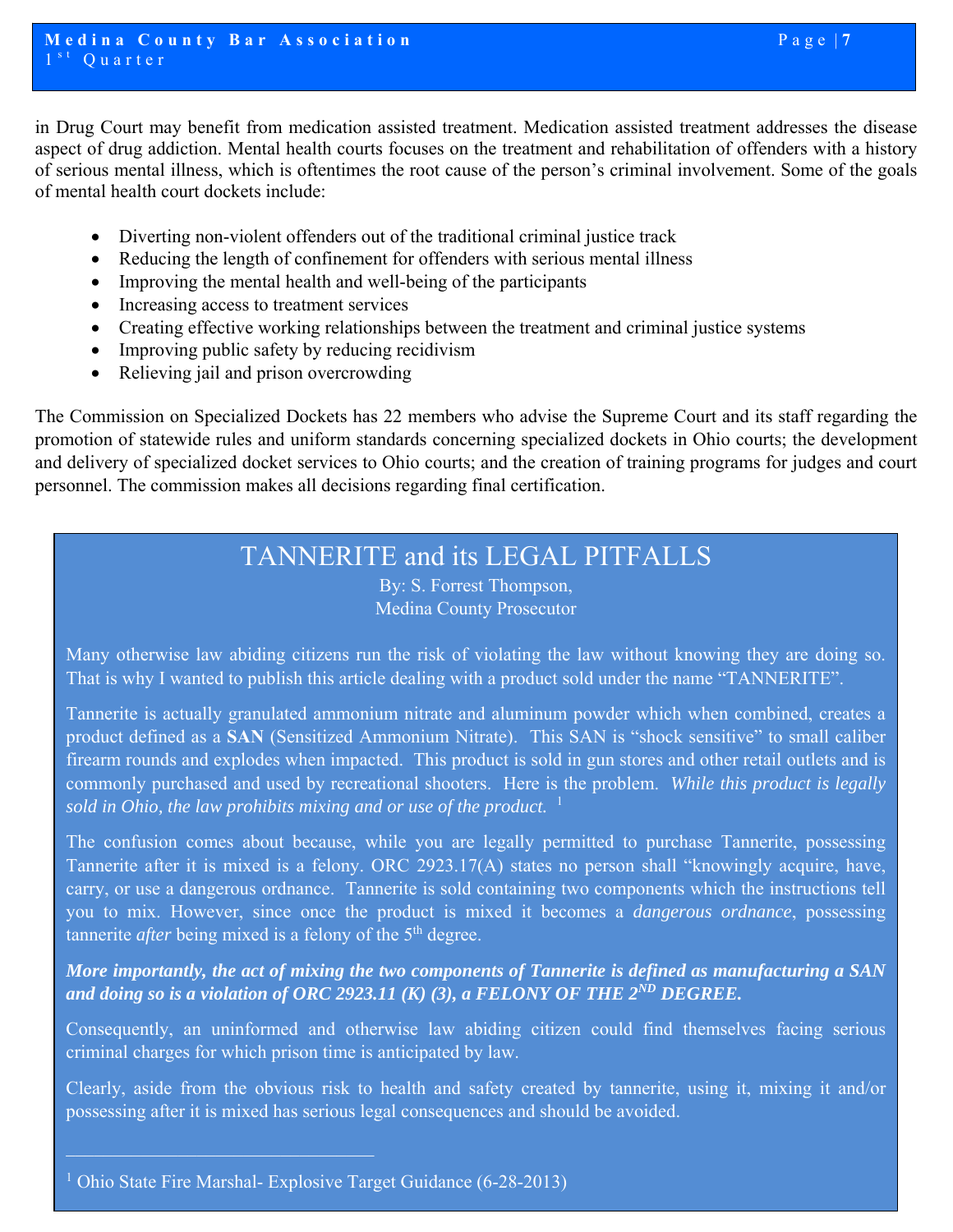

# **Other News of Note**

The law firm of **Critchfield, Critchfield & Johnston, Ltd.**, unanimously elected Amy L. Demlow as its managing member, effective March 1, 2019. Demlow, a corporate attorney in the firm's Medina office, becomes the first female managing member in the history of a law firm that traces its roots to the Civil War. CCJ has 39 attorneys in five offices in Ohio (Medina, Wooster, Ashland, Millersburg, and Mount Vernon).

Demlow succeeds Robert C. Gorman, who has managed the firm since 2013. Gorman will return to a full-time corporate and employment law practice, primarily out of CCJ's Wooster office.

"The firm has thrived under Bob Gorman's leadership the last six

years. I'm honored to have this opportunity to serve Critchfield's talented team of professionals" said Demlow.

 "A year ago I was tasked with creating a plan for smooth succession planning at the firm," Gorman said. "After doing my homework, the message from my colleagues was clear. We all have a high degree of confidence that Amy's leadership skills will help propel the firm to even greater success."

Demlow has been with CCJ since 1996. In addition to chairing the firm's Board of Directors and setting the pace with strategic leadership, she will maintain a practice that focuses primarily on mergers and acquisitions, estate planning and general corporate law.



At the First Quarter meeting the MCBA presented a plaque of appreciation to the Judge Kevin Dunn, in recognition of the contributions of the Medina County Probate and Juvenile Courts to the MCBA's CLE programming in 2018.

(Pictured with MCBA's President-Elect Brad Proudfoot and President Monica Russell)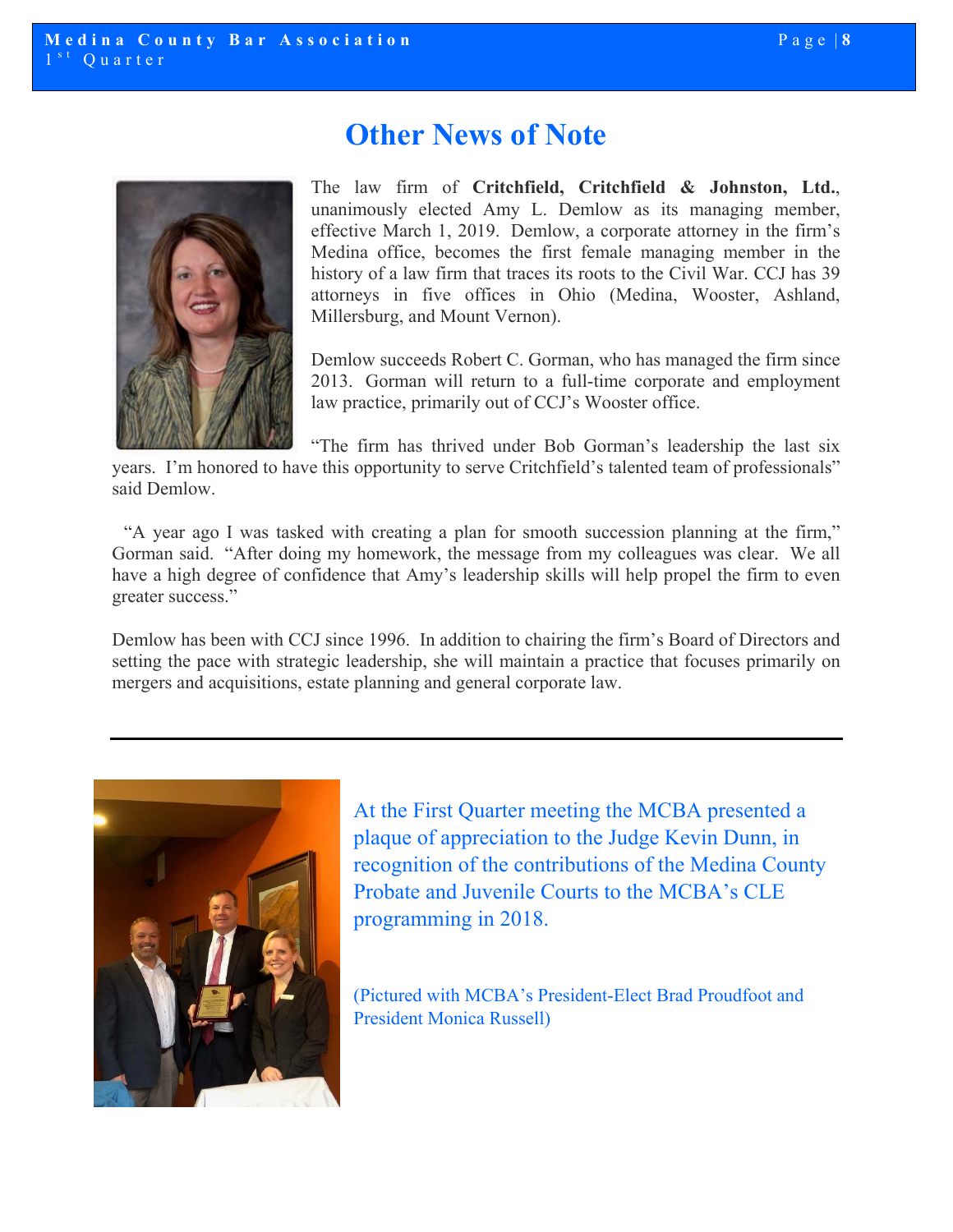At the MCBA's 2018 Annual Meeting, Attorney Steve Brown was presented the MCBA's Professionalism Award.

(Pictured with MCBA's Immediate Past President Brian Kerns)



*Notice:* Judge William R. Baird, former Summit County Court of Common Pleas Judge and Ninth District Court of Appeals Judge, passed away on February 4, 2019 at the age of 84. He was a dedicated public servant and will be missed. His obituary can be found here:

https://www.legacy.com/obituaries/ohio/obituary.aspx?n=william-rbaird&pid=191506385&fhid=4396

# *Call for Nominations*

The **MCBA Professionalism Award** was established to recognize an attorney's exceptional dedication to the standards of the profession and further to recognize one who has demonstrated integrity and humanitarian concern within the Medina County community. Nominations will be accepted through October  $1<sup>st</sup>$  of the calendar year, and the award is presented at the MCBA's Annual Meeting, held in December. The nominations are reviewed by the Executive Committee of the Medina County Bar Association. After careful review, The Executive Committee then selects the recipient of the award. Nominees must be members of the Medina County Bar Association. The nomination form should be completed and attached to an accompanying letter giving, in as much detail as possible, the reasons for the nomination. For a copy of the form, please contact Gina Hotchkiss at ghotchkiss@medinaco.org.

At the Annual Meeting, the MCBA will also honor members with 50 years or more of practice. If you know of anyone who meets this criteria, please let us know!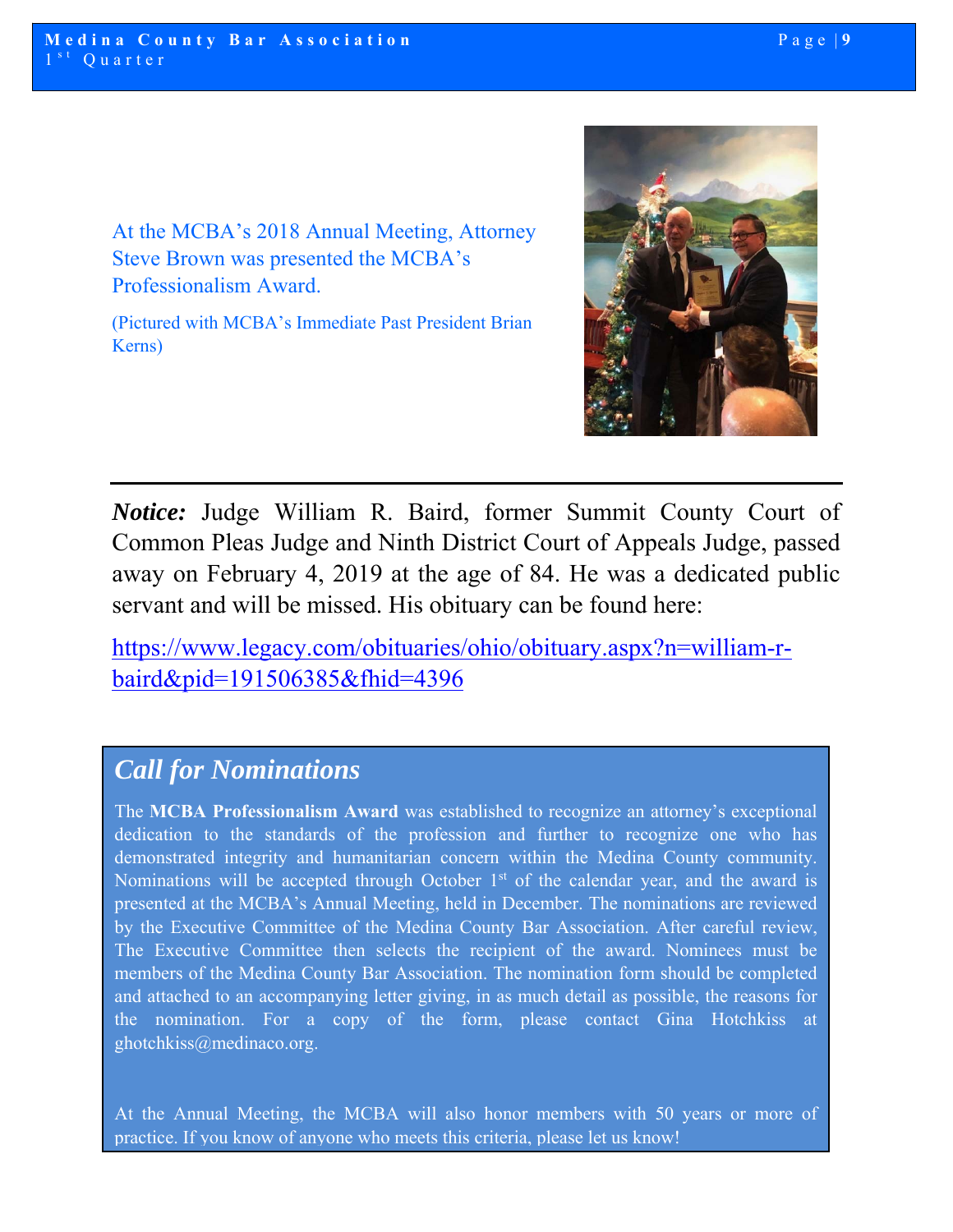### **Ohio's Notary Public Modernization Act**  *Online and electronic notarizations and other substantial changes to Ohio's notary law*

By: Attorney Monica E. Russell Critchfield, Critchfield & Johnston, Ltd.

On December 19, 2018, Senate Bill 263 was signed into law in Ohio. It will be effective as of September 20, 2019. This bill brings substantial changes to Ohio's notary laws including the enactment of rules permitting online and electronic notarization, the requirement of criminal background checks for non-attorney notaries, the requirement of educational programs for notaries, and the change in authority over all aspects of the issuance and termination of a notary public commission to the Ohio Secretary of State.

Most notably, S.B. 263 allows for an authorized "online notary" to perform a notarial act remotely (commonly referred to as "RON" for remote online notary) and it allows for any notary to notarize an electronic document signed in the physical presence of the notary. The RON portion of S.B. 263 is based upon a model bill developed by the American Land Title Association and the Mortgage Bankers Association.

# **A. Online Notary**

Online notarization is a "notarial act performed by means of live two-way video and audio technology that conforms with the standards adopted by the secretary of state." R.C. 147.60 (I).

As a practical matter, how does an online notarization work? The online notary and the principal (person signing the document) will connect through a live video and audio feed on their respective computers, iPhones or other electronic devices. The online notary will confirm the principal's identity. The online notary will acknowledge the principal's electronic signature on the subject document (or administer the oath for a jurat and witness the signature) and then add his or her electronic signature and seal to the document. The online notary must maintain a recording of the process as well as an electronic journal in which the online notary records in chronological order detailed information regarding all online notarizations.

The online notary performing this service must be physically located in Ohio at the time the online notarization takes place. The principal can be physically located anywhere in the territory of the United States. The principal can even be located outside of the United States if (a) the act is not known by the online notary to be prohibited in the jurisdiction where the principal is located; and (b) the document containing the notarial certificate is to be filed with a court or entity located in the U.S. or involves real or personal property located in the U.S. or is part of a transaction substantially connected with the U.S. See R.C. 147.64.

The secretary of state is tasked with implementing rules governing online notary commissions including technology and security standards. These rules have not been released as of yet. Note that the new laws do not allow an online notary to remotely take or certify a deposition.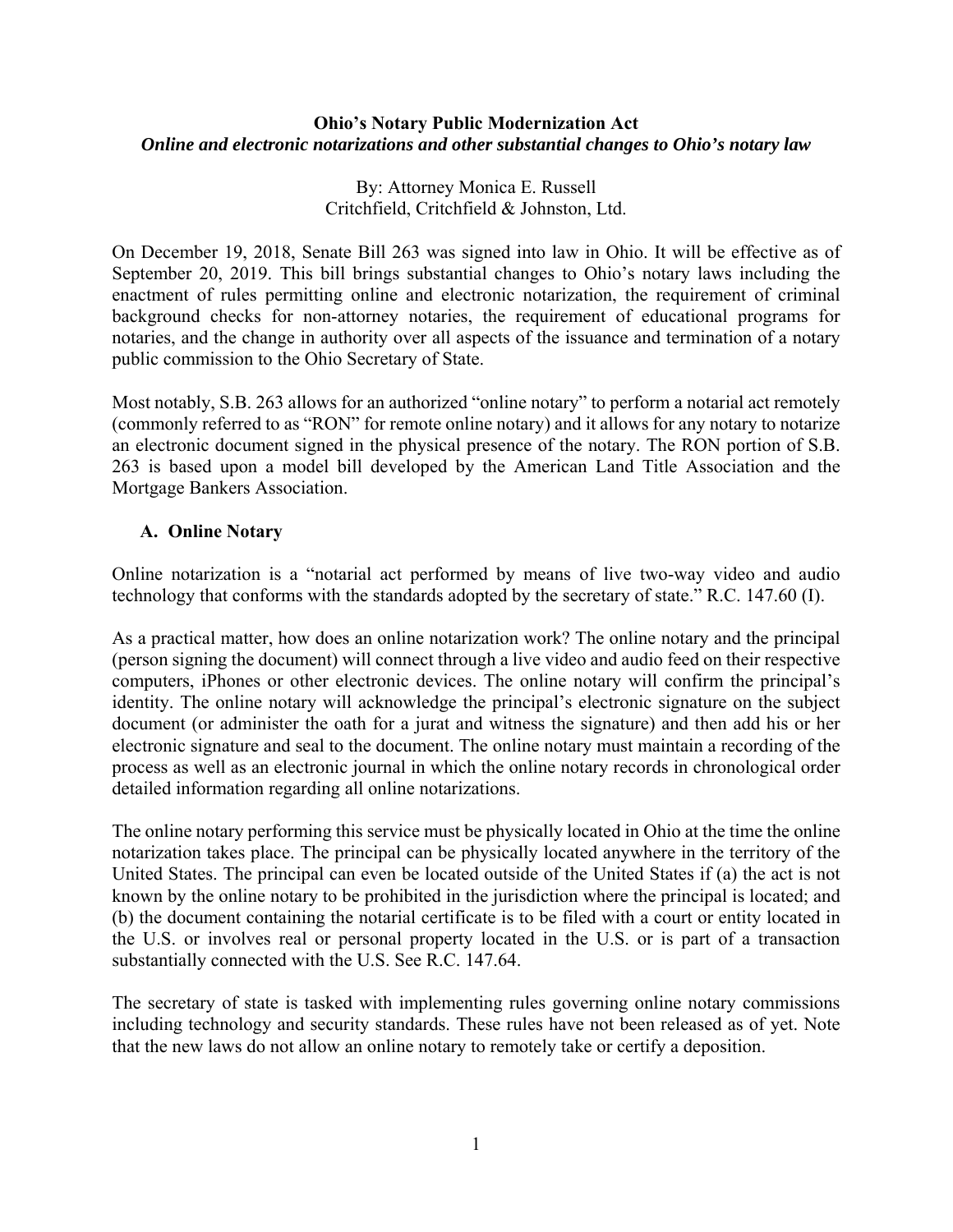Keep in mind that there is a difference between an "electronic signature" and a "digital signature." An electronic signature, according to R.C. 147.591(F) "means an electronic sound, symbol, or process attached to or logically associated with an electronic document and executed or adopted by a natural person with the intent to sign the electronic document."

Examples of electronic signatures for Jane Doe:



A digital signature is essentially encryption technology used in creating electronic signatures. It is like an electronic fingerprint that allows for verification that an electronic signature is associated with a particular principal.

There are a number of vendors that provide online notarization services. Here is a short demo video that shows how one such vendor, Notarize, provides RON services: https://www.youtube.com/watch?v=JvoMzlIBJa0.

Notarize also just published a book on RON. It's available on Amazon here but you can also download and share the ebook for free here: www.notarize.com/book

(1) Becoming an online notary

Pursuant to R.C. 147.63, all notaries wishing to be an online notary must be a resident of Ohio at all times during their commission (even if the notary is an out of state attorney) and must apply for and receive authorization from the secretary of state specifically to perform online notarization. There is a required educational course, exam, and fee. The applicant must demonstrate that the technology the applicant intends to use complies with the secretary of state's guidelines. Online notarization authorization expires when the regular notary commission expires. For attorneys, the term is limited to 5 years.

# (2) Verifying the identity of the principal

According to R.C. 147.64(E), an online notary is required to determine from personal knowledge or satisfactory evidence as described below that the principal appearing before the notary remotely is in fact the individual that he or she claims to be.

A notary public has "satisfactory evidence" when the notary has either of the following:

(a) remote presentation by the principal of a government- issued identification credential (passport or driver's license), *credential analysis* of the identification credentials provided, and *identity proofing* of the principal; OR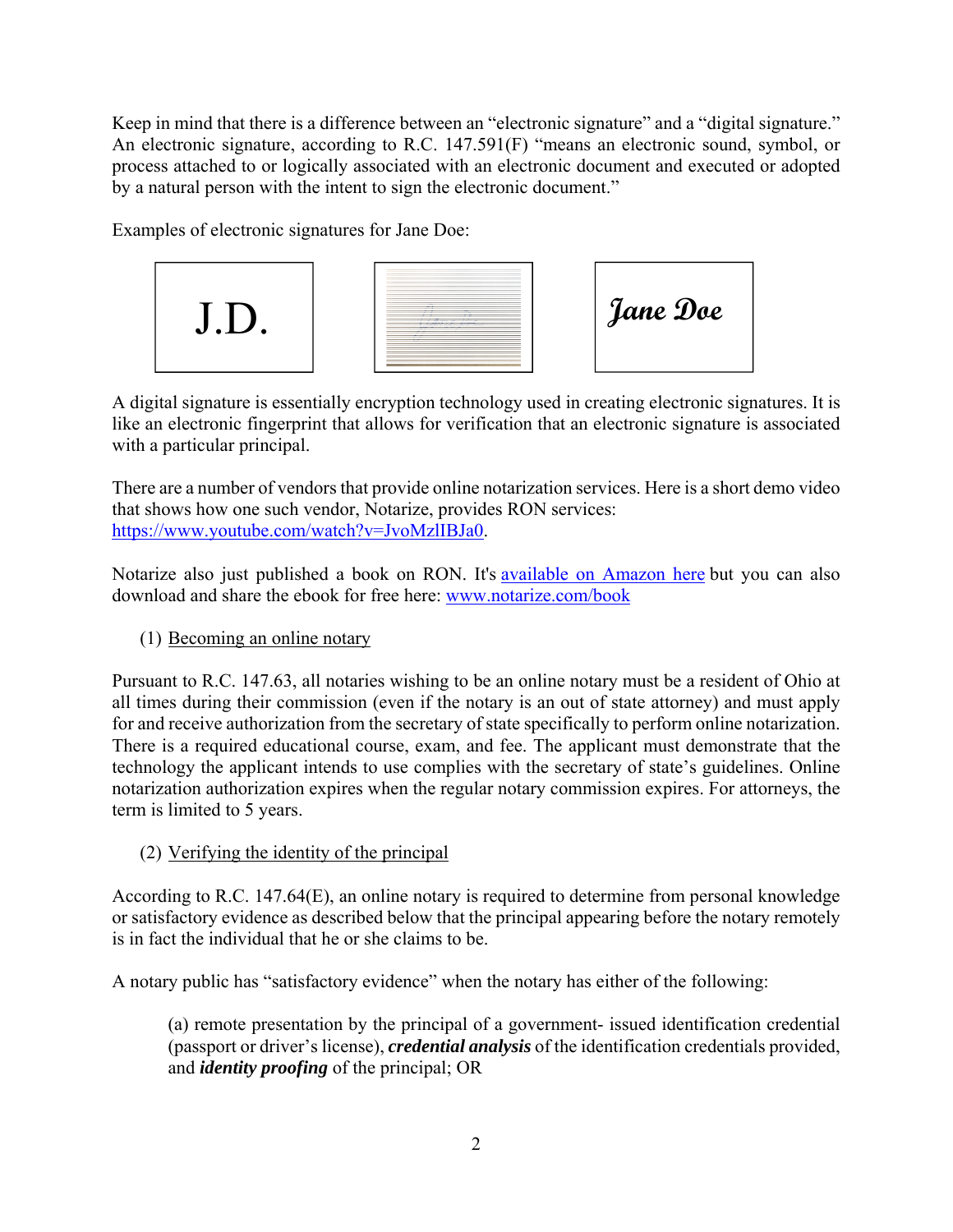(b) verification by one or more credible witnesses who appear in person before the notary and who can be identified by either personal knowledge or all of the following: (i) presentation of a government-issued identification credential, including a passport or driver's license, that contains the signature and photograph of the witness; (ii) *credential analysis* of the identification credentials provided; and (iii) *identity proofing* of the witness.

### What is *credential analysis* and how is it different from *identity proofing*?

*Credential analysis* is defined as a "process or service operating according to standards adopted by the secretary of state under section 147.62 of the Revised Code through which a third person affirms the validity of a government-issued identification credential through review of public and proprietary data sources."

*Identity proofing* is defined as "a process or service operating according to standards adopted by the secretary of state under section 147.62 of the Revised Code through which a third person affirms the identity of a natural person through the review of personal information from public and proprietary data sources."

These definitions are not particularly clear. However, looking at the rules adopted by other states which have adopted RON is instructive. The Texas Secretary of State provides the following explanation on its website (https://www.sos.state.tx.us/statdoc/identityproofing.shtml):

# *What is credential analysis?*

*Credential analysis is the process by which a principal's government-issued identification card is validated. The process requires a third party to use technology to confirm the security features on an ID and confirm the ID is not fraudulent. The third party also uses information available from the issuing source or other authoritative source to confirm the details on the credential.* 

*As part of the process, the third party is required to provide an output of the authenticity test to the notary and enable the notary to visually compare the credential used during credential analysis with the principal who has personally appeared before the notary via audio-visual transmission.* 

#### *What is identity proofing?*

*Identity proofing is the means by which the principal (signer of a document) affirms their identity. This is done through a third party who uses dynamic knowledge based authentication (KBA). KBA is a process in which the principal is asked a series of questions about the principal's identity and personal history. In order to pass, the principal must answer at least 80% of the questions correctly. If the principal fails their first attempt, they may retake the quiz once within 24 hours. If the principal fails a second attempt they are prohibited from retrying with the same notary for at least 24 hours.*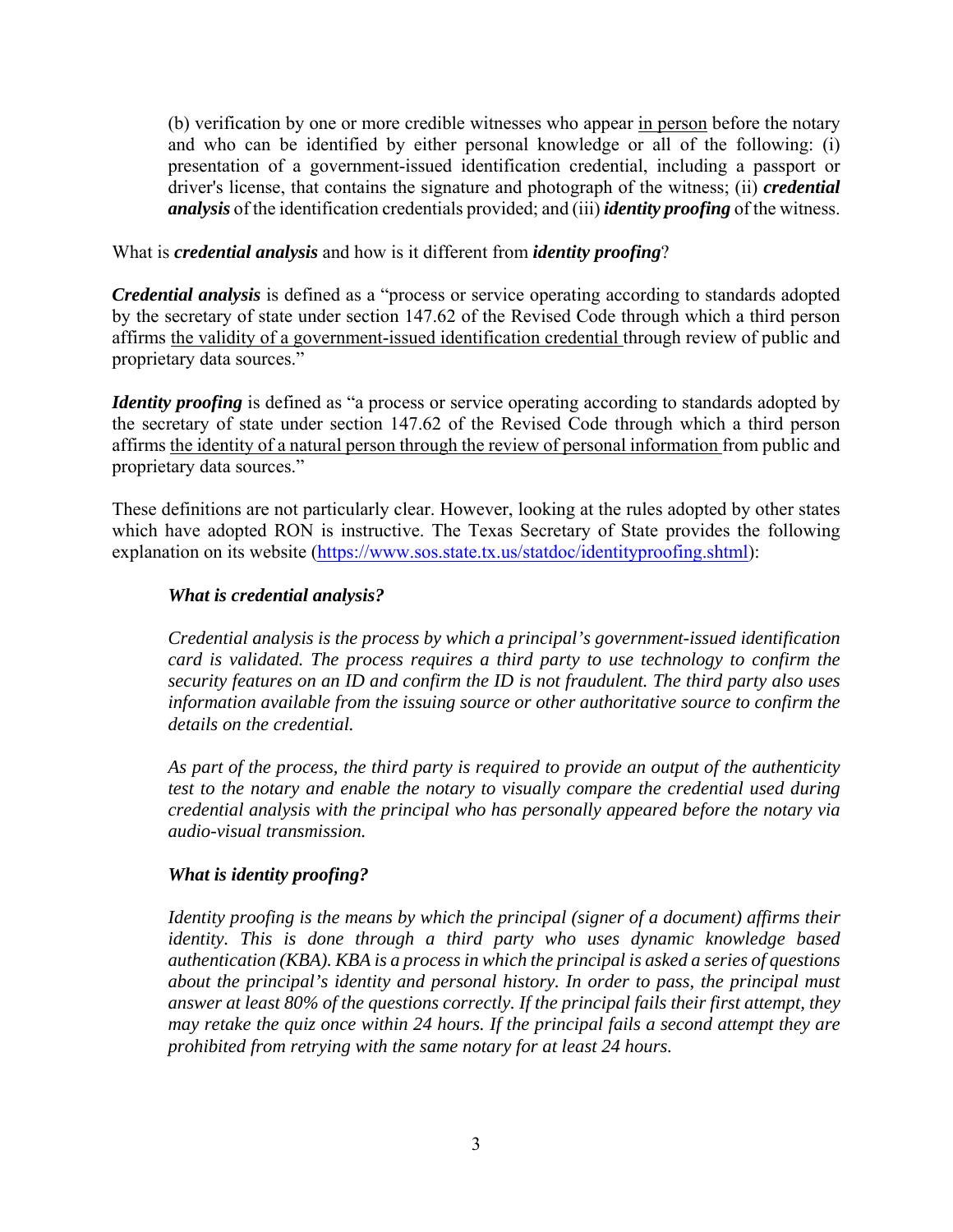### (3) Documenting the transaction

According to R.C. 147.65, the online notary has to maintain one or more detailed electronic journals in which the online notary records in chronological order information pertaining to all online notarizations as well as a recording of the transaction. This must be password protected and include detailed info on the notarial act and identification of the principal. The online notary has to keep a backup of the information.

If the online notary leaves his/her employment, the electronic journal is supposed to go with the online notary and R.C.  $147.65(E)(1)$  specifically states that "an employer shall not retain the electronic journal of an employee who is an online notary public when the notary's employment ceases." However, the online notary may use a third party repository to keep and store the electronic journal (there will be rules promulgated by the secretary of state regarding such third parties) and can designate the employer as that third party repository.

Third parties are permitted to inspect or request copies of entries in the electronic journal if a very specific request with the month, year, type of record, and name of principal is made. If the online notary is an attorney then he/she shall only allow such an inspection/request if the requesting party was a party to the transaction.

Upon death or adjudicated incompetence of an online notary, the executor/guardian shall transmit the electronic journal to the secretary of state or an approved repository who shall maintain it for ten years.

# **B. Electronic Notarization**

S.B. 263 also authorizes any notary public (not just online notaries) to notarize an electronic document signed with an electronic signature in the notary's physical presence. See R.C. 147.591. Although a notary does not have to comply with the particular registration and education requirements for online notaries in order to notarize an electronic signature in person, the notary must comply with the technology and security requirements related to electronic signatures and seals.

# **C. Electronic Document to be Treated as an Original**

Per R.C. 147.591(B) and R.C. 147.64(A)(2), electronically notarized documents are considered original documents. Furthermore, a printed copy of such a document "shall be accepted by county auditors, engineers, and recorders for purposes of approval, transfer, and recording to the same extent as any other document that is submitted by an electronic recording method and shall not be rejected solely by reason of containing electronic signatures or an electronic notarization, including an online notarization" as long as the document contains a complete notarial certificate.

But what if the county does not have electronic recording? This is an issue not addressed in S.B. 263. It is likely that an amendment to the bill will be passed which will permit a notary to certify that a printed electronic document is a true and accurate copy of the original document so that the same can be submitted for recording in counties that do not have electronic recording. This is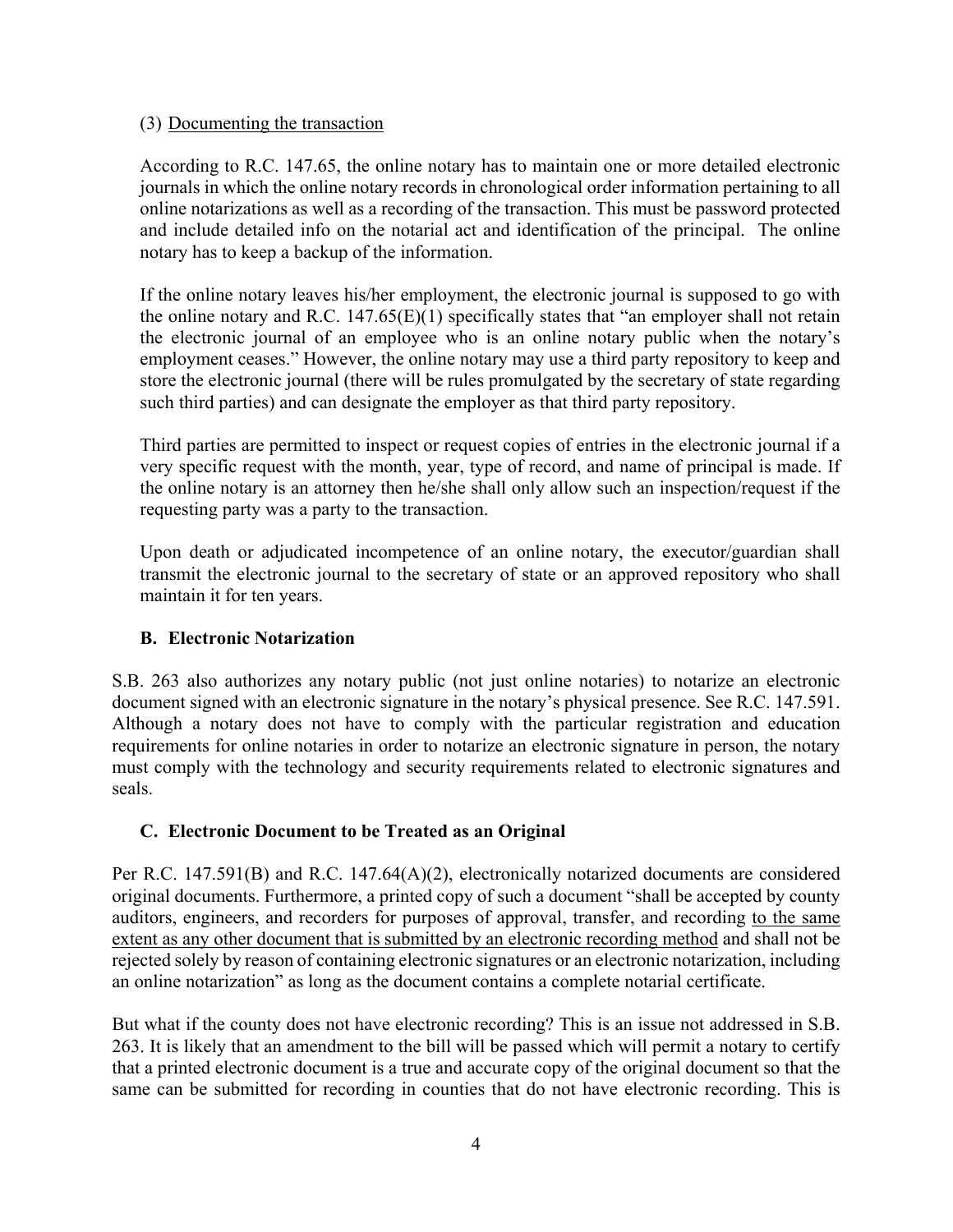referred to as the "papering out" amendment.

# **D. General Rules Applicable to all Notaries**

### (1) Requirements to become a Notary Public

R.C. 147.01 now requires anyone wishing to be a notary to submit a criminal records check report, completed within the preceding six months demonstrating that the applicant has not been convicted of any "disqualifying offense." A disqualifying offense includes a crime of moral turpitude as defined in section R.C. 4776.10 or a violation of a provision of Chapter 2913 of the Revised Code. If a notary is convicted of or pleads guilty to a disqualifying offense, he/she must notify the secretary of state who will then revoke the notary's commission. An applicant also must be a resident of Ohio although that is not a new requirement.

Attorneys are exempt from the requirement of a criminal background check and, provided that they maintain a principal place of business is in Ohio, they are also exempt from the residency requirement.

Applicants must also complete an educational program and pass a test administered by an entity authorized by the secretary of state. Any attorney who is not already a commissioned notary as of September 20, 2019 must complete the educational program but does not have to take the test.

Pursuant to R.C. 147.01(D), the secretary of state shall now oversee the processing of all notary public applications and issuance of notary public commissions, all of which shall be done electronically. It is no longer necessary for an applicant to obtain a certificate from a judge stating that the applicant is of good moral character.

The application fee has increased from \$15.00 to up to \$150.00, as determined by the secretary of state (the fee will include the educational program and test fee). See R.C. 147.37.

According to R.C. 147.031, notary commissions in effect as of September 20, 2019 remain valid until the commission's expiration date. If the notary renews his/her commission before the expiration date, he/she must obtain the criminal records check, and pay a \$60 fee to renew (this can be done up to three months in advance of expiration). However, if the notary allows the commission to lapse, then he/she has to apply for a new commission which means the applicant has to complete the educational course and pass the test.

# (2) Change in Fees which may be Charged

Notaries can charge \$25.00 for online notarizations and \$5.00 for other notarial acts per R.C. 147.08. Notaries can also charge a reasonable travel fee, as agreed to by the parties. The secretary of state may adopt rules to allow an increase in these fees.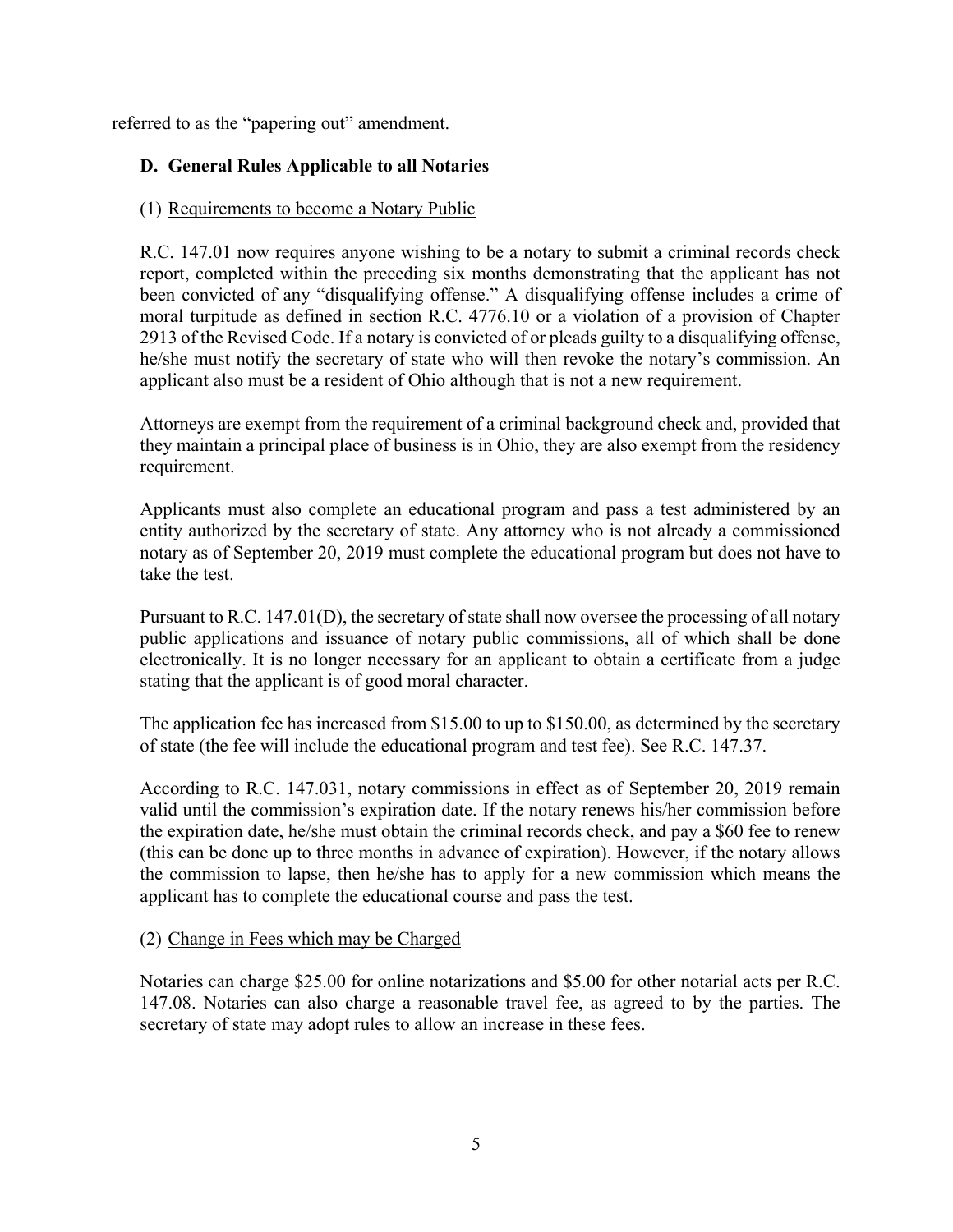#### (3) Performing Notarial Acts

#### A. *Notarial certificates in general* (R.C. 147.542(G)

A notary must provide a completed notarial certificate for every notarial act the notary performs. Every notarial certificate should include the following information:

- (1) The type of notarization being performed (acknowledgment or jurat);
- (2) The state and county venue where the notarization is being performed;
- (3) The wording of the acknowledgment or jurat in question;
- (4) The date on which the notarial act was performed;
- (5) The signature of the notary, exactly as shown on the notary's commission;
- (6) The notary's printed name, displayed below the signature;
- (7) The notary's seal and commission expiration date; and
- (8) If an electronic document was signed in the physical presence of a notary or if an online notarization was performed then the certificate should so state.

#### B. *Acknowledgement certificates*

An acknowledgement is the type of notarial certificate required for deeds, mortgages, land installment contracts, and other documents identified in R.C. 5301.01. **R.C. 147.011(A) now defines an acknowledgement as "a notarial act in which the principal of the notarized document acknowledges all of the following: (1) That the principal has signed the document; (2) That the principal understands the document; (3) That the principal is aware of the consequences of executing the document by signing it."**

The acknowledgment certificate should clearly state that no oath or affirmation was administered to the principal with regard to the notarial act per R.C.  $147.542(D)(1)$ . The standard forms for acknowledgements were modified slightly but are still acceptable. The same are included at the end of this document.

#### C. *Jurat certificates*

A jurat is the type of notarial certificate used on an affidavit and with certain liens (like a mechanic's lien or condominium unit owners association lien). **R.C. 147.011(D) now defines a jurat as "a notarial act in which both of the following are met: (1) the principal of the document is required to give an oath or affirmation that the statement in the notarized document is true and correct; (2) The principal signs the notarized document in the presence of a notary public."**

The jurat certificate must clearly state that an oath or affirmation was administered to the principal with regard to the notarial act per R.C. 147.542(D)(2). A new standard form for a jurat certificate was created, it is included at the end of this document.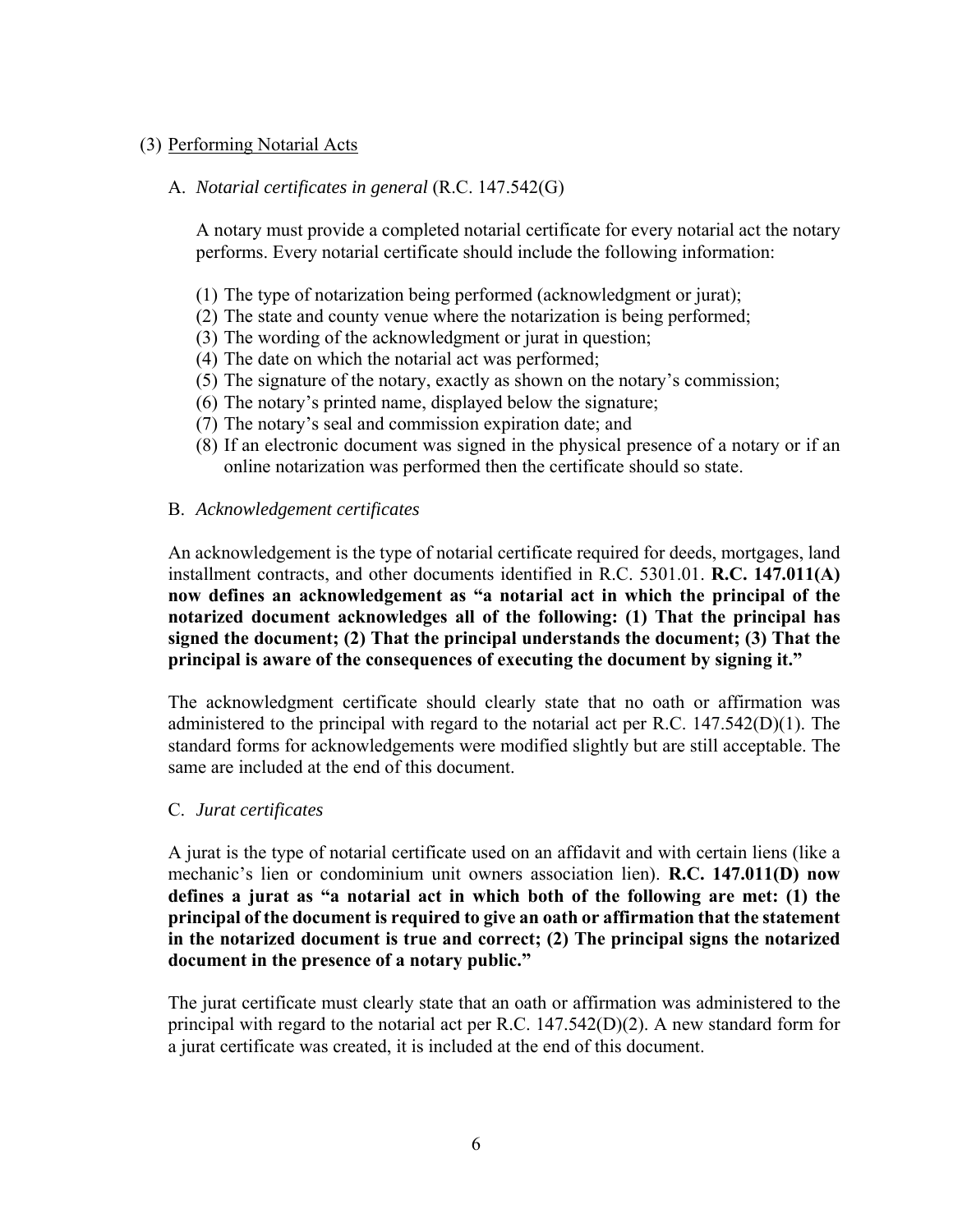#### D. *Principals with limited physical abilities*.

R.C. 147.59 provides for methods for individuals whose physical characteristics limit their ability to sign a document presented for notarization to use a designated alternative principal to sign on their behalf.

### E. *Requirement of official register deleted*.

A revision to R.C. 147.04 removes the requirement that notary publics maintain an official register of every certificate of protest and copies of notes.

#### F. *Notary tools*.

The notary's seal must be between  $\frac{3}{4}$  an inch to 1 inch in size. However, a person commissioned as a notary public prior to September 20, 2019 can continue to use a seal that met the prior requirements of the statute.

(5) Prohibitions: S.B. 263 includes a myriad of prohibitions regarding the conduct of a notary.

#### A. *General Prohibitions*.

According to R.C. 147.141, a notary SHALL NOT:

- o Notarize his/her own signature/take his own deposition;
- o Perform a notarial act if notary has conflict of interest with regard to transaction in question (which is defined as having a direct financial or other interest in the transaction in question, excluding fees which are permitted by law);
- o Certify that a document is an original or a true copy of another record;
- o Use a name or initial in signing certificates other than that by which notary is commissioned;
- o Affix a signature to a blank form of an affidavit or certificate of acknowledgement and deliver that to another or notarize a signature on a document if its incomplete or blank;
- o Take an acknowledgement of or administer oath to a person who the notary knows to have been adjudicated mentally incompetent;
- o Notarize a signature on a document if the principal is not capable of understanding the nature and effect of the document;
- o Alter anything in a written instrument after it has been signed by anyone;
- o Amend or alter a notarial certificate after the notarization is complete;
- o Notarize a signature if it appears that the principal may be unduly influenced or coerced;
- o Take an acknowledgement of execution in lieu of an oath if oath is required (see also R.C. 147.542(E) which states that a notary public shall not use an acknowledgement certificate when a jurat certificate is required and conversely shall use a jurat certificate when an acknowledgment certificate is required); or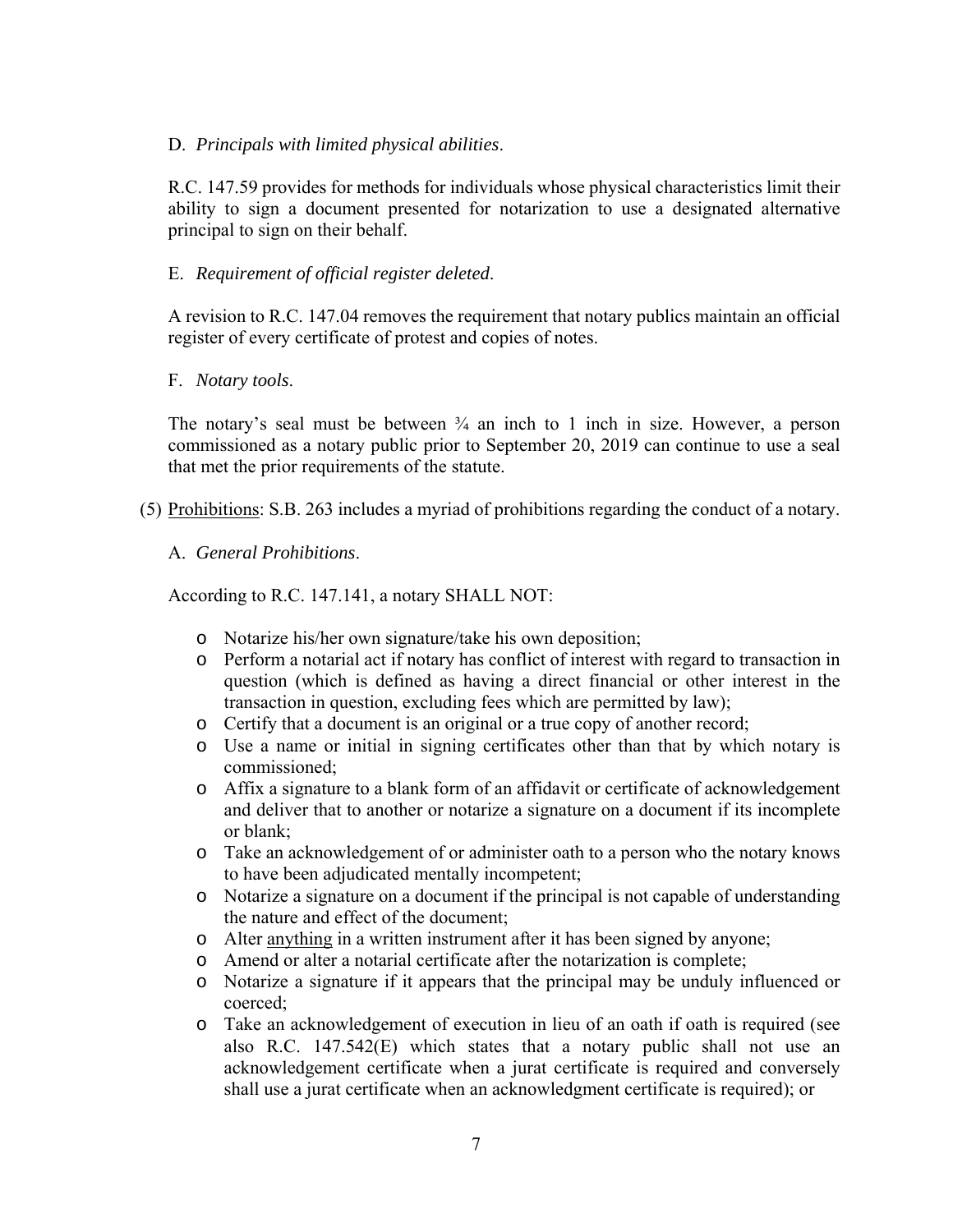o Determine the validity of a power of attorney or any other form designating a representative capacity such as trustee, etc. unless the notary is attorney.

### B. *Unauthorized Practice of Law*

According to R.C. 147.142, a notary that is not an attorney cannot provide any service that constitutes the unauthorized practice of law or solicit or accept compensation to prepare documents for another person in a judicial or administrative proceeding. A non-attorney notary also cannot use the phrase "notario" or "notario publico" to advertise the notary's services (apparently these words have a different connotation in certain Latin American countries and indicate that the person has the equivalent of a law license).

R.C. 147.542(H) clarifies that a notary can explain to a principal the difference between an acknowledgement and a jurat but cannot advise the person which the type of notarial act that best suits a situation, unless the notary is an attorney.

# C. *Violation of oath of office*

Per R.C. 147.03, a notary that violates oath of office shall be removed by the secretary of state (before it was the court of common pleas in the county where the notary resided). R.C. 147.032 allows the secretary of state to investigate violations of Chapter 147 upon a signed complaint from any person. The secretary of state can hold disciplinary hearings and can revoke, suspend or issue a letter of admonition. Once a notary's commission is revoked, he/she cannot apply again.

The oath is not described in S.B. 263, but a sample oath is below:

*I* do hereby swear that *I* will support the Constitution of the United States and the *Constitution of the State of Ohio and that I will faithfully discharge the duties of the position to which I have been appointed according to law, and the best of my abilities.* 

*Monica E. Russell is a real estate and civil trial attorney in Critchfield, Critchfield & Johnston's Medina office. She is a licensed title agent and is certified by the Ohio State Bar Association as a specialist in residential real property law. Ms. Russell can be reached at 330-723-6404, russell@ccj.com, or on Twitter @OhioPropertyLaw.*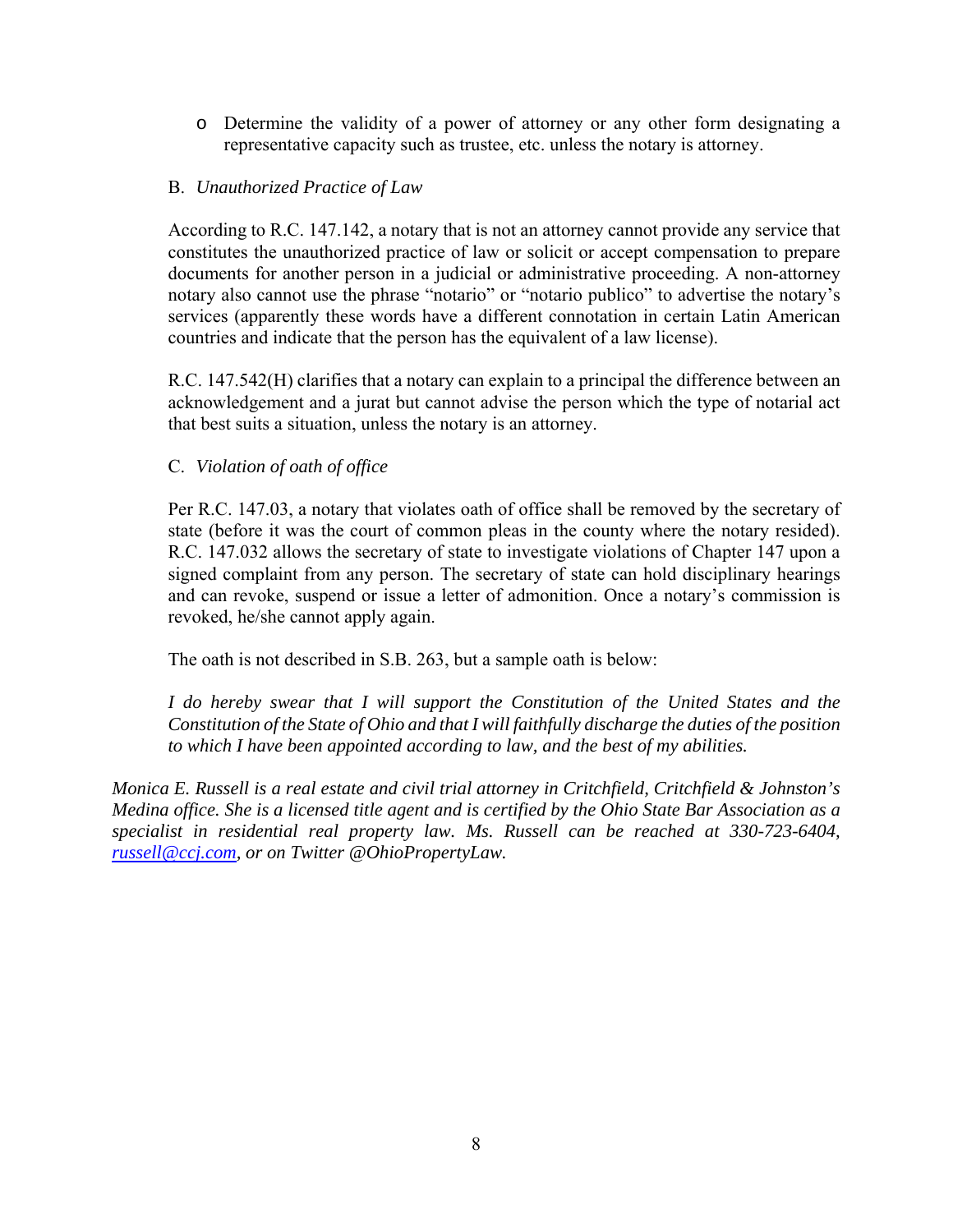#### **Statutory short forms of Acknowledgments and Jurats**

#### R.C. 147.55: Acknowledgement Certificates

(A) For an individual acting in the individual's own right:

State of ............................ County of ...........................

The foregoing instrument was acknowledged before me this (date) by (name of person acknowledging).

(Signature of person taking acknowledgment) (Title or rank)

(B) For a corporation:

State of ............................ County of ...........................

The foregoing instrument was acknowledged before me this (date) by (name of officer or agent, title of officer or agent) of (name of corporation acknowledging), a (state or place of incorporation) corporation, on behalf of the corporation.

(Signature of person taking acknowledgment) (Title or rank)

(C) For a partnership:

State of ............................ County of ...........................

The foregoing instrument was acknowledged before me this (date) by (name of acknowledging partner or agent), partner (or agent) on behalf of (name of partnership), a partnership.

(Signature of person taking acknowledgment) (Title or rank)

(D) "For an individual acting as principal by an attorney in fact:

State of ............................ County of ...........................

The foregoing instrument was acknowledged before me this (date) by (name of attorney in fact) as attorney in fact on behalf of (name of principal).